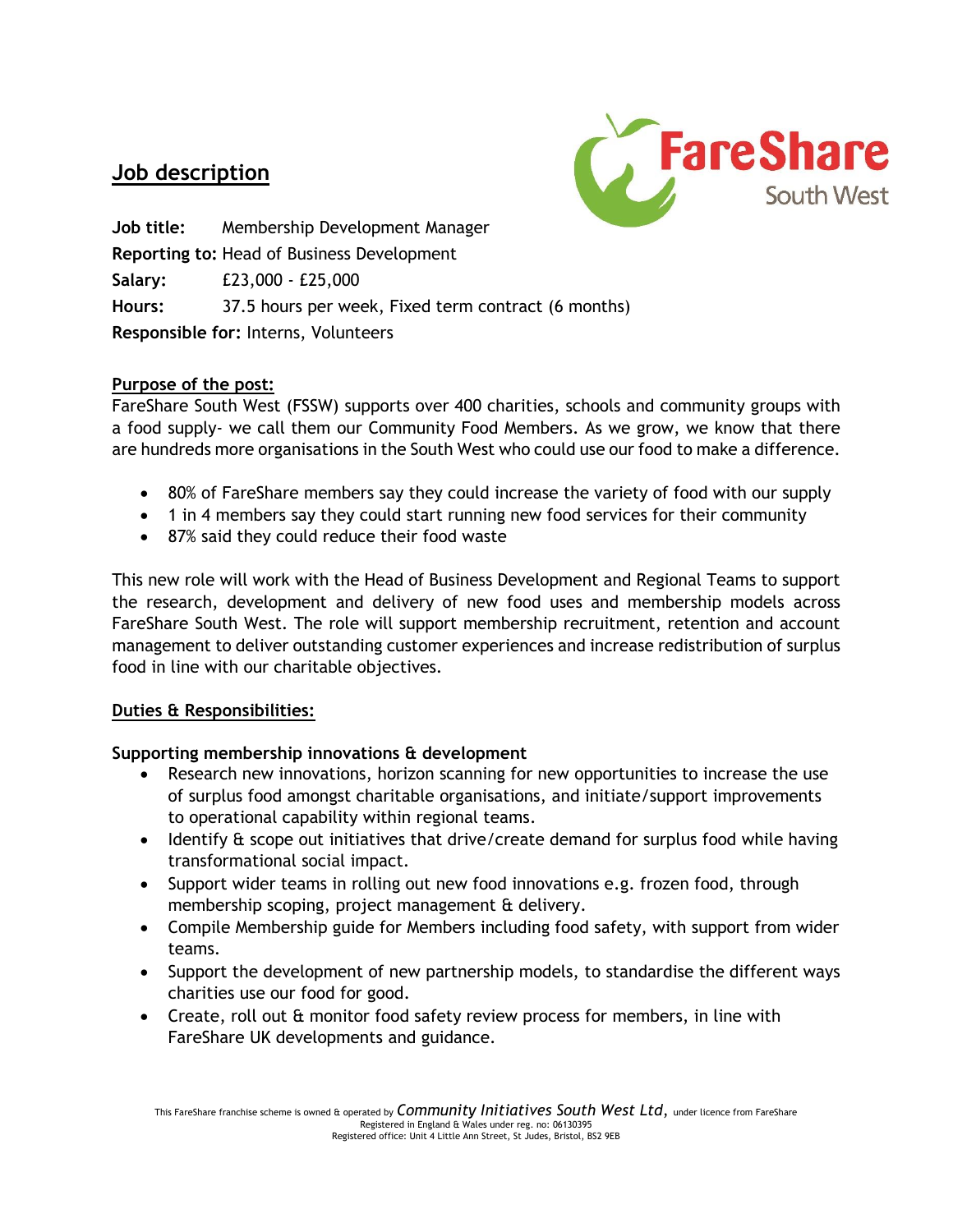• Work with Head of Business Development to enhance membership development and delivery a consistent high-quality service across all FSSW regions

### **Membership Account management & recruitment**

- Support account management (membership recruitment and retention) within the West of England membership team, speaking to charities receiving our food on a daily basis.
- Work with the wider team to transition customer service tasks from membership team into warehouse operations and finance teams to ensure a customer service focus and culture.
- Research, develop and deliver potential new members/markets/geographical areas for membership recruitment activity, including targeted recruitment to tackle food insecurity (based on geography, end beneficiary type or food use).

### **Membership Programme Support**

- Develop stakeholder engagement around targeted programmes to ensure we have the support we need to continue our operations.
- Support key funded Programmes delivering specific outcomes (for example, tackling child hunger in Gloucestershire). Support Fundraising Team to create impact reports for our funders and supporters.
- Working with the Head of Business Development, Heads of Regions and Fundraising Team, develop new Programmes and/or extend existing programmes across all FSSW Regions.

## **Administration/General/Cross-cutting tasks**

- Provide reports and information about activity, performance, and progress against KPIs as necessary and upon request and ensure all Regions have plans and targets for Membership recruitment and retention.
- Work within national FareShare policies, procedures and adhere to legal frameworks
- Undertake administrative duties as required (and/or as directed by the Director of Operations or Head of Business Development) to support the effective functioning of the Charity.
- Be an excellent ambassador for FareShare South West as the region's largest charity tackling hunger and food waste.

#### **Person Specification**

| Criteria                   | <b>Essential</b>                                                                                                                                                                           | <b>Desirable</b>                        | <b>Evidence</b>                   |
|----------------------------|--------------------------------------------------------------------------------------------------------------------------------------------------------------------------------------------|-----------------------------------------|-----------------------------------|
| <b>Skills</b><br>Abilities | Able to deal with a range of customers<br>Good communications skills, especially<br>telephone and email<br>Planning<br>٠<br>Work as part of team<br>٠<br>Strong administrative skills<br>٠ | Sales/customer<br>service<br>experience | CV/<br>Interview/<br>Presentation |

This FareShare franchise scheme is owned & operated by *Community Initiatives South West Ltd*, under licence from FareShare Registered in England & Wales under reg. no: 06130395 Registered office: Unit 4 Little Ann Street, St Judes, Bristol, BS2 9EB